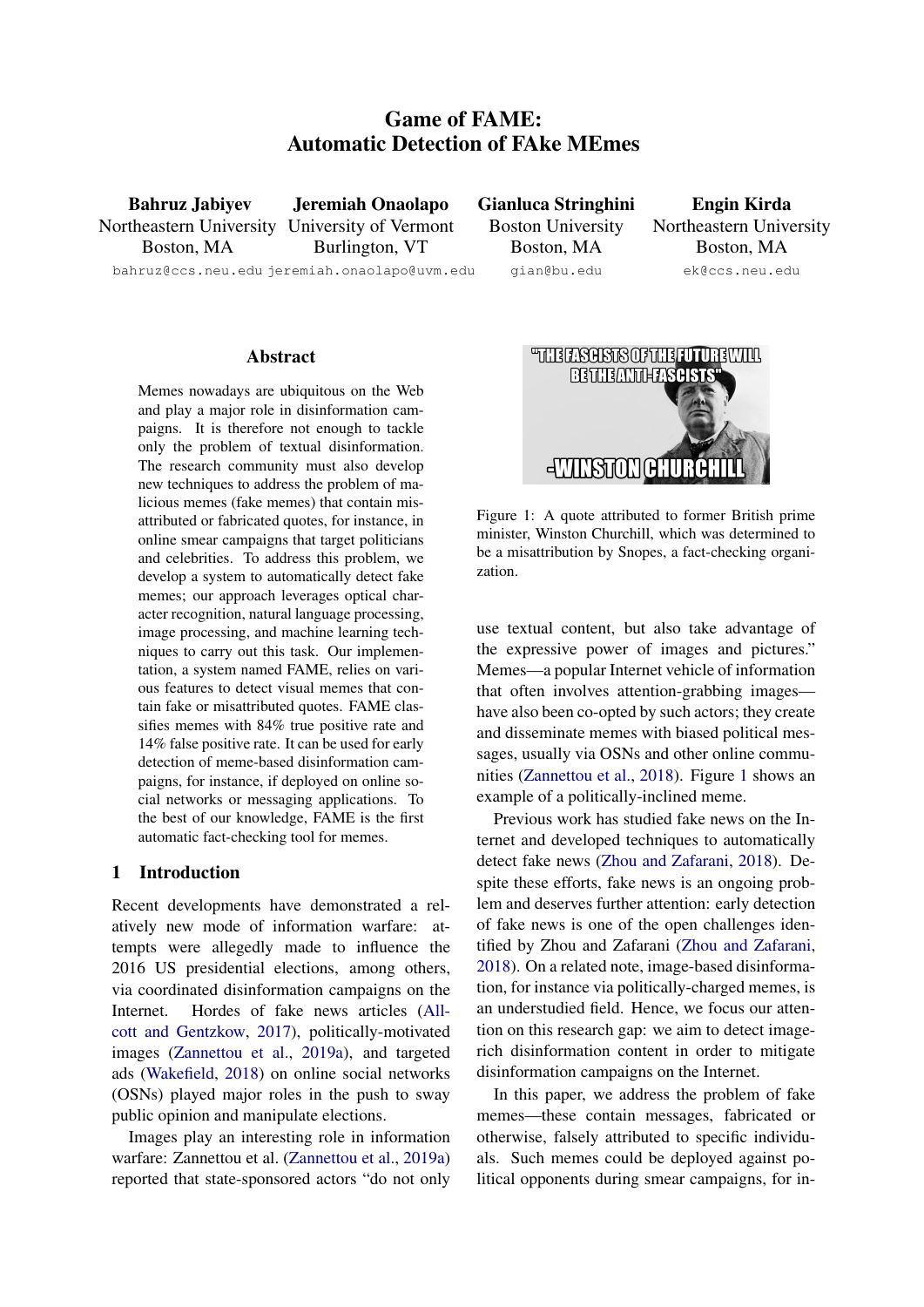stance. Our approach leverages Optical Character Recognition (OCR), Natural Language Processing (NLP), image processing, and machine learning techniques to detect memes that contain fake or falsely-attributed content, as previously described. Our implementation, a system named FAME (a contraction of "FAke MEmes"), relies on several information feeds to carry out its task: reputable news sources, quotation websites, verified social media accounts, and public government websites. FAME achieves 84% true positive rate and 14% false positive rate.

There is a caveat associated with FAME's false positive rate: meme classification is a hard problem that involves many complex interconnected tasks, including OCR, face recognition, and NLP, each with its own limitations. In Sections [6](#page-5-0) and [7,](#page-7-0) we discuss how these limitations contribute to false positives. We also suggest potential ways to improve future instantiations of FAME; a key recommendation is to use high-performance proprietary OCR tools rather than free OCR tools (we used a free one in this work). Similarly, using proprietary tools for the other components—for instance, NLP and face recognition—would drastically reduce FAME's false positive rate.

FAME can be deployed by various digital platforms to stem the flow of meme-based disinformation campaigns. FAME's end goal is to make the Internet safer for the general public. Our contributions are as follows.

- We identify features for the classification of fake memes; these include reputable news sources, quotation websites, verified social media accounts, and public government websites.
- We develop a novel approach for the automatic detection of fake quotes and falselyattributed quotes in images.
- We make the source code of FAME available to the public so it can be deployed by OSNs, messaging apps, and other platforms to stem image-based disinformation campaigns. The code is publicly available on the authors' websites.
- We evaluate FAME's performance and discuss potential ways to improve it.
- We create a labeled dataset (FAME dataset) which contains 1000 fake and real quote

memes, for future research into understanding and mitigating disinformation campaigns on the Internet. The dataset is publicly available on the authors' websites.

### 2 Background and Related Work

To help the reader understand the remainder of this paper, this section presents the three main themes that comprise the foundation of our work: fake news, memes, and fact checking.

### 2.1 Fake News

Fake news, according to Allcott and Gentzkow [\(Allcott and Gentzkow,](#page-8-0) [2017\)](#page-8-0), comprises "news articles that are intentionally and verifiably false, and could mislead readers." Although fake news is not a new phenomenon, [\(Soll,](#page-8-4) [2016\)](#page-8-4) it again came into the public spotlight during the 2016 US presidential elections, in which political actors allegedly attempted to manipulate public opinion via fake news and other methods. Unfortunately, current efforts to stem the spread of fake news have not yet recorded much success [\(Lee,](#page-8-5) [2016\)](#page-8-5). Prior work on the detection of fake news includes [\(Tacchini et al.,](#page-8-6) [2017;](#page-8-6) [Tschiatschek et al.,](#page-8-7) [2018;](#page-8-7) [Zhou et al.,](#page-9-1) [2015;](#page-9-1) [Jin et al.,](#page-8-8) [2016;](#page-8-8) [Volkova et al.,](#page-8-9) [2017;](#page-8-9) [Liu and](#page-8-10) [Wu,](#page-8-10) [2018;](#page-8-10) [Ruchansky et al.,](#page-8-11) [2017;](#page-8-11) [Wang et al.,](#page-8-12) [2018;](#page-8-12) [Yang et al.,](#page-8-13) [2018\)](#page-8-13). Other studies on the propagation of false or malicious information include [\(Zannettou et al.,](#page-9-2) [2019b;](#page-9-2) [Zhou and](#page-9-0) [Zafarani,](#page-9-0) [2018;](#page-9-0) [Zannettou et al.,](#page-9-3) [2017;](#page-9-3) [Hine et al.,](#page-8-14) [2017;](#page-8-14) [Zhang et al.,](#page-9-4) [2018\)](#page-9-4).

#### <span id="page-1-0"></span>2.2 Memes

According to Richard Dawkins [\(Dawkins,](#page-8-15) [1976\)](#page-8-15), a meme—analogous to a gene—is an idea or unit of culture that is replicated and transmitted among people. Internet memes, often comprising catchy images and text, are transmitted via numerous online communities and social networks, sometimes for comedic effect, and other times with malicious intent. Internet memes are ubiquitous nowadays, and successful memes spread rapidly through various online communities [\(Bauckhage,](#page-8-16) [2011;](#page-8-16) [Zan](#page-8-3)[nettou et al.,](#page-8-3) [2018\)](#page-8-3). Hence, memes are attractive to malicious actors who intend to carry out disinformation campaigns [\(Zannettou et al.,](#page-8-1) [2019a\)](#page-8-1). Memes often originate from fringe online communities [\(Zannettou et al.,](#page-8-3) [2018\)](#page-8-3) and then spread to the rest of the Web. For instance, 4chan, an online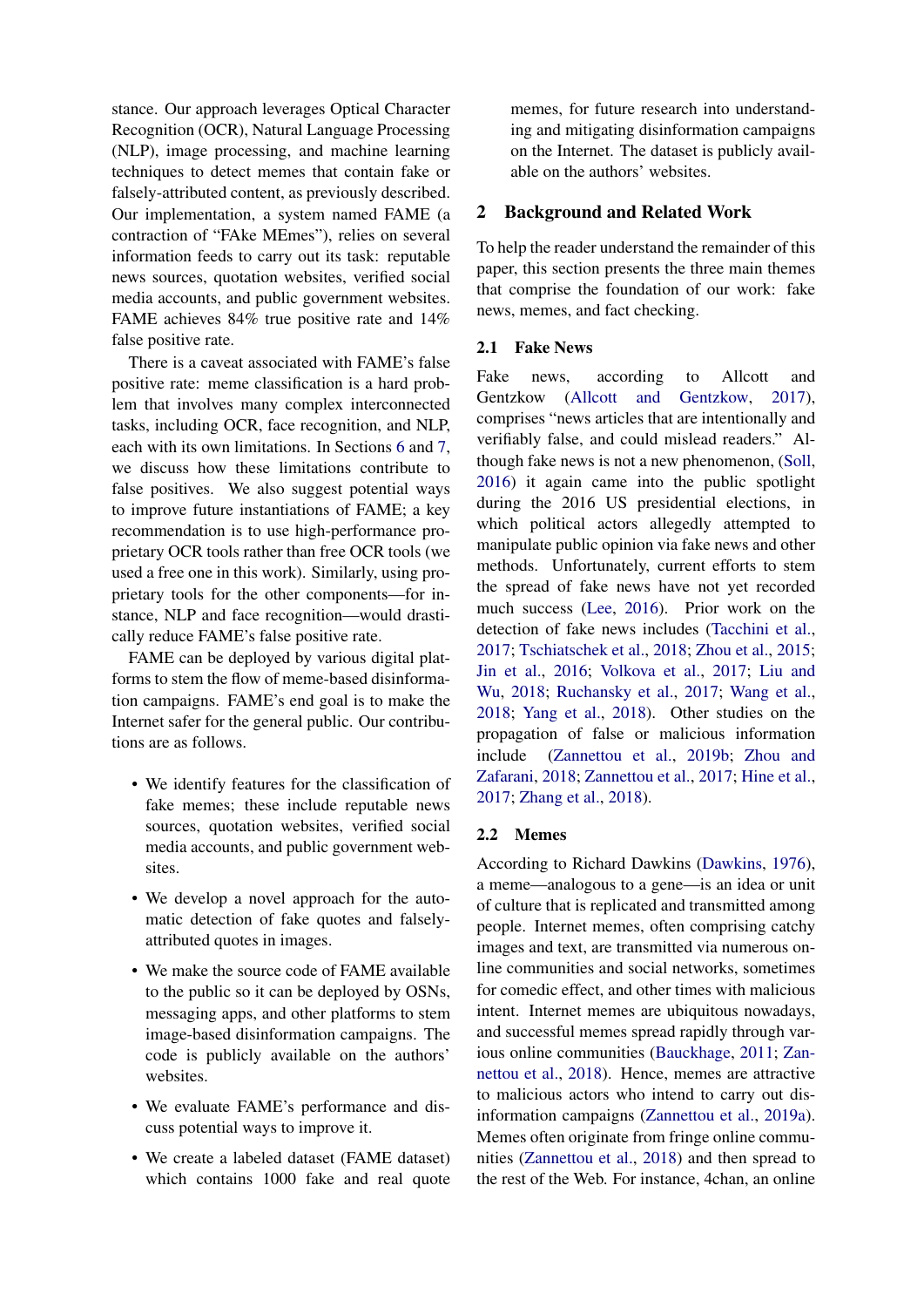message board, is reportedly the source of many popular politically-charged memes [\(Hine et al.,](#page-8-14) [2017\)](#page-8-14).

## <span id="page-2-1"></span>2.3 Fact Checking

Fact checking is one of the approaches that have been deployed to tackle fake news. At its core, fact checking involves comparing news content to well-established facts to ascertain if the news content under test is true or not. It can be carried out manually (by credible domain experts) or automatically (using information-processing software). Manual fact-checking, although often accurate, does not scale well, given the sheer volume of content that online communities produce daily [\(Zhou and Zafarani,](#page-9-0) [2018;](#page-9-0) [Zannettou et al.,](#page-8-3) [2018\)](#page-8-3). Existing fact-checking services include Snopes, PolitiFact and FullFact which provide manual fact-checking services. Memechecker.net is another fact-checking service which focuses its efforts only on memes, while listing much fewer – less than a dozen – fact-check reports than the mentioned fact-checker organizations. Since memes play a vital role in disinformation campaigns as discussed in Section [2.2,](#page-1-0) our work aims to provide a scalable solution to the problem of fact-checking memes. In other words, we propose an automatic meme fact checker to help increase the scale of fact checking and minimize the potential psychological harm that human fact checkers encounter during their work.

## 3 Problem Statement

Fake quote memes comprise images which contain fake quotes, usually attributed to well-known people. They exist mainly in three forms: memes with fabricated quotes (made up), slightly-modified real quotes (slight change in the text, usually significant change in the meaning), and misattributed quotes (real quotes that actually originated from someone else not present in the meme). We focus on memes that contain fabricated or misattributed quotes.

We only address quote memes which attribute exactly one quote to one person, for technical reasons. We exclude memes that contain several persons or multiple quotes. Consider the worst-case scenario: a quote meme that contains several persons and multiple quotes. Limitations in image processing and OCR techniques prevent us from successfully matching such quotes to individual persons on the meme. Hence, as earlier mentioned, we focus on simple quote memes: one person, one quote. Figure [1](#page-0-0) shows such an example.

Purveyors of false information via memes do not always include quotes in their memes. Sometimes, they opt for doctored images without text captions. For example, they might take a picture from a gruesome murder scene and edit it to replace the victim's face with the face of their target (say, a politician or celebrity). Such memes are out of scope in this work; they require a different approach than ours.

Our work aims to protect vulnerable online communities and digital platforms that double as sources of information, from certain types of image-based disinformation campaigns. Scenarios in which our work will be directly applicable include the following: (1) a journalist may be targeted with malicious fake quote memes in the course of reporting sensitive events, and (2) OSNs, which double as news sources for millions of people, may be contaminated with fake quote memes to defame high-profile individuals, for instance, during elections.

## <span id="page-2-0"></span>4 An Overview of Our Approach

Figure [2](#page-3-0) illustrates an overview of FAME's steps in classifying meme quotes. Next, we discuss each step in detail.

### 4.1 Extracting Meme Text

To extract text from the input meme, we use OCR, a technique commonly used to extract text content from images and Portable Document Format (PDF) files. Factors that may affect the quality of OCR include color contrast between the text and background, font family of the text, and the amount of distortion in the text segment of the image. In Section [6,](#page-5-0) we discuss the performance of text extraction and how it affects the meme classification process.

### 4.2 Identifying the Subject

To identify the subject (person) to whom the quote is attributed, we use two techniques: recognition of the person's *face* from the meme and recognition of the person's *name* from the caption of the meme. To identify the person on a meme, we first perform face recognition on the meme. However, quote memes do not always display a face; instead, some include the person's name in text only. Also,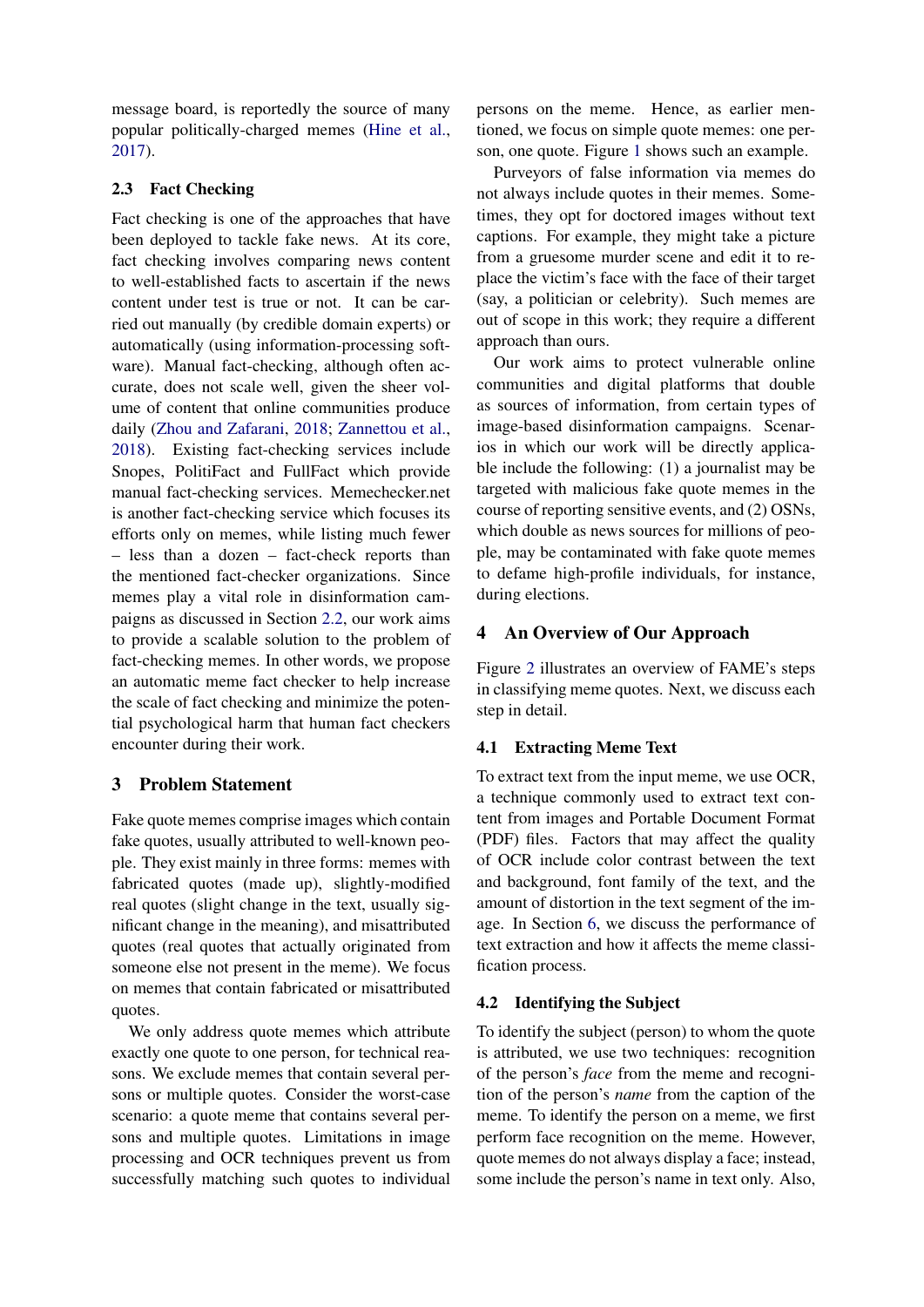<span id="page-3-0"></span>

Figure 2: An overview of our meme classification pipeline.

face recognition sometimes fails. In such cases, we attempt to deduce the name of the subject from the text extracted from the meme (using OCR). For this, we leverage Named-Entity Recognition (NER), a technique for identifying names of various entities (for instance, people, organizations, and places) within a body of text.

### 4.3 Searching for Sources

To search for sources, we first have to obtain the meme quote in question—it has to be included in the search query. To find the quote within the text extracted using OCR, we retrieve the text segment that is enclosed in double quotation marks. However, sometimes we fail to extract the quote for two reasons: either OCR fails to recognize double quotes or the meme text does not contain double quotes. Our observations reveal that nonquote text, which sometimes appears on memes alongside quote text, might prevent search engines from retrieving sources for the quote when included in the search query. Hence, we construct search queries in two distinct ways, depending on our ability to find the quote in the OCR-extracted meme text. We discuss them next.

Success during quote extraction. When the OCR-extracted text contains a pair of double quotation marks with a body of text between them, we assume that body of text is the quote. We include the extracted quote in our search query as it is.

Failure during quote extraction. If OCR fails to recognize double quotation marks in the text or the text actually does not contain quotation marks, we split the text into sentences—knowing that at least one of them belongs to the quote segment and construct a separate search query for each of them. Search queries which contain a sentence from the quote text will return sources for the quote (if they exist), while search queries which contain content from non-quote text will not return such sources. Additionally, we construct yet another search query using the whole OCR-extracted text.

Constructing search queries. We take the following steps to construct a search query whether we succeed or fail to identify the quote segment. First, we remove misspelled words to avoid confusing the search engine. Second, we trim the search query to its first *n* words—Appendix [A](#page-9-5) discusses how we arrived at this—having observed that the first *n* words were sufficient for the search engine to recognize the quote. Third, we add the name of the subject (person on the meme) to the beginning of the search query, because it helps the search engine to return more relevant results. Finally, we submit search queries to the search engine—or only one search query if the quote segment has been successfully retrieved, as discussed previously.

Outcome. We combine the search results to create a *pool of retrieved search results* after removing duplicate results.

## <span id="page-3-1"></span>4.4 Identifying Relevant Search Results

Not all search results returned by the search engine will be relevant. To identify the relevant ones from the pool of retrieved search results, we test two conditions: quote condition (to ensure that a search result page includes the quote) and name condition (to ensure that a search result page contains the name of the person on the meme).

Outcome. We create a *pool of relevant search results* by applying both conditions to the pool of retrieved search results.

### 4.5 Classification

In this section, we discuss several features of the pool of relevant search results that serve as inputs for the meme classification task. We enter those features into a trained machine learning model to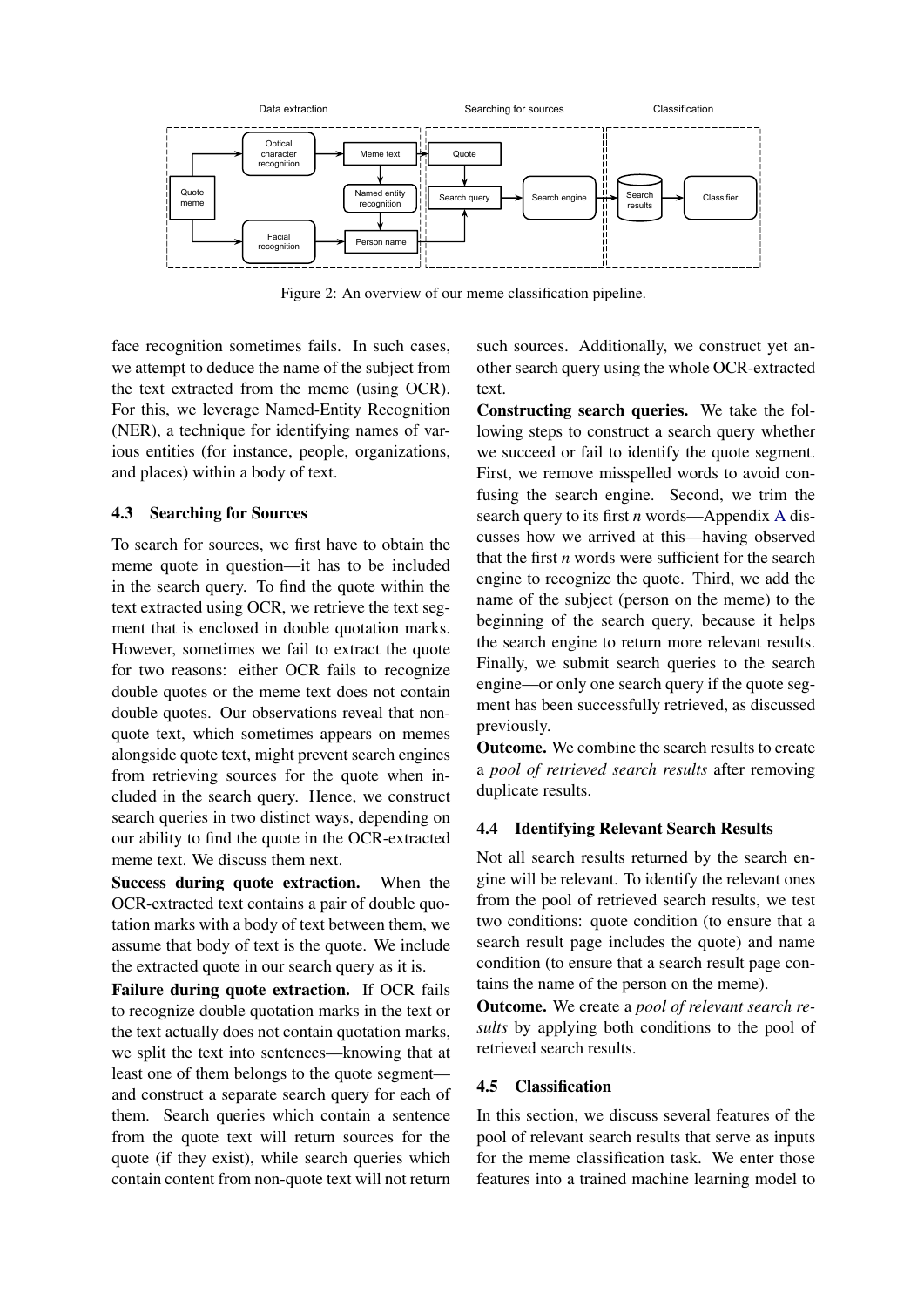compute the probability of the input quote meme being fake or real.

Highly-trusted news sources. These comprise a selection of news sources that have established a strong reputation, over decades, of reliable and accurate reporting, and by having high standards of reporting. We refer to them as highly-trusted sources throughout this paper. We compute the number of these sources from the pool of relevant search results.

Legitimate news sources. There is a large number of online news sources which do not necessarily carry out in-depth investigation and reporting as highly-trusted sources do, yet are known to be reliable. We call these sources legitimate news sources. We count the number of legitimate news sources in the pool of relevant search results.

Quotation websites. Compared to well-known living people today, it is harder to find quotes of well-known historical figures in news sources. Hence, we use quotation websites as sources when searching for a quote. We count the number of quotation websites in the pool of relevant search results.

Government websites. Government websites are usually reliable sources of quoted information, especially from politicians, who also happen to be common targets of fake quotes. Hence, we count the number of government websites in the pool of relevant search results.

Verified social media accounts. Finally, we check for the existence of verified social media accounts of the subject in the pool of relevant search results.

## <span id="page-4-2"></span>5 Prototype Implementation

In this section, we present our implementation of the quote meme classifier which we call FAME (a contraction of "FAke MEmes"). It is based on our general approach to the quote meme classification task, as discussed in Section [4.](#page-2-0)

### 5.1 Extracting Meme Text

To extract text from a meme, we use a free OCR API called *OCR.space*. [1](#page-4-0) This API receives image information either via a URL that points to an image, or the image itself as a base64-encoded string, and returns the extracted text. We discuss the performance of this API in Section [6,](#page-5-0) with emphasis

on how it affects the performance of our classification model. If the extracted text from a meme does not contain a sentence with at least three words, we discard that meme.

#### 5.2 Identifying the Subject

To identify the person on a quote meme, we use two techniques: face recognition and name recognition, as mentioned in Section [4.](#page-2-0) For face recognition, we rely on the image search function that the Bing search engine provides. To this end, we craft an HTTP request, include the URL of the quote meme in it, and carry out an image search on Bing. We then retrieve the name of the person on the meme from the "Looks like" section of the resulting HTTP response. We discuss details of the performance of Bing image search in Section [6.](#page-5-0)

If face recognition fails, we run person name recognition, otherwise known as Named-Entity Recognition (NER), on OCR-extracted meme text. To this end, we use *CoreNLP*, a Natural Language Processing library, to implement NER. We discuss its performance in Section [6.](#page-5-0)

#### 5.3 Searching for Sources

Preprocessing. In Section [4,](#page-2-0) we explained the process of constructing search queries from meme text. This process requires the removal of misspelled words as a preprocessing operation; we use a library called *pyenchant* to achieve this.

Search engine. We chose DuckDuckGo to search for sources. Arguably, using another search engine such as Google might result in better performance. However, Google blocks scripted requests and would not allow us to run as many queries as required; sometimes, in experiments, we made about 2000 requests within a few hours. Duck-DuckGo sources results<sup>[2](#page-4-1)</sup> from several partners including Bing and Yahoo. In Section [6,](#page-5-0) we show that situations in which DuckDuckGo is unable to retrieve sources that Google can fetch, are very few. To query DuckDuckGo, we craft and send HTTP requests, and use only the first two pages of search results to find sources.

### 5.4 Identifying Relevant Search Results

We use a Python library called *edit\_distance* to implement the quote condition (see Section [4.4\)](#page-3-1), which looks for the quote of interest within the page of a search result. To carry out the longest

<span id="page-4-0"></span><sup>1</sup><https://ocr.space/ocrapi>

<span id="page-4-1"></span><sup>2</sup>[https://help.duckduckgo.com/](https://help.duckduckgo.com/duckduckgo-help-pages/results/sources/) [duckduckgo-help-pages/results/sources/](https://help.duckduckgo.com/duckduckgo-help-pages/results/sources/)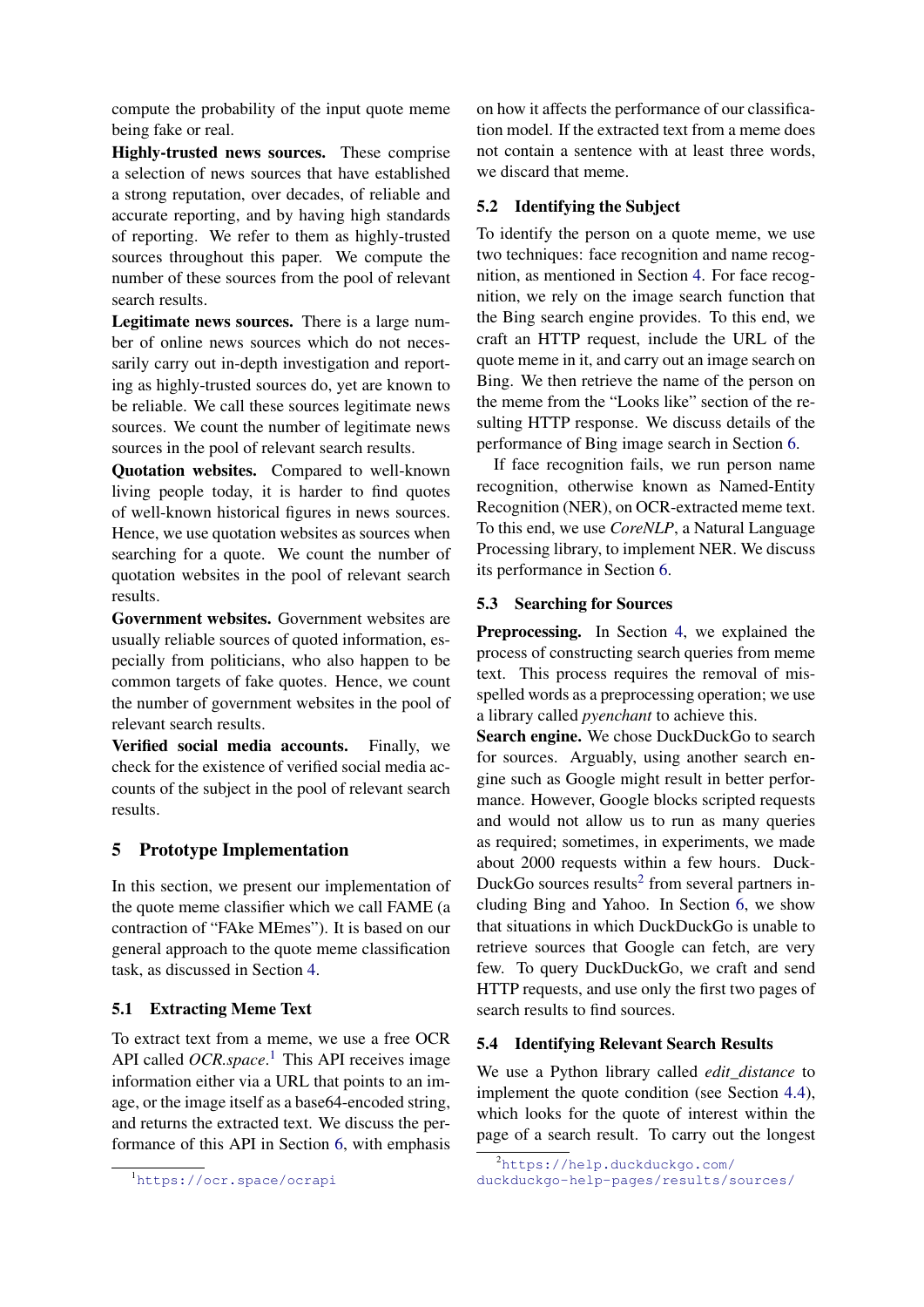common subsequence task, we use the value *highest\_match\_action* for the parameter of *action\_function*. Once the longest common subsequence is found, we check it against the threshold value *0.3*, which is the ratio of the length of the longest common subsequence to the length of the quote (or meme text if the quote cannot be extracted). If the length ratio is above that threshold, we add the corresponding search result to the pool of relevant search results. We discuss how we chose this threshold value in Appendix [A.](#page-9-5)

To check the name condition, we use a simple regular expression to search for the identified person's name in a search result page.

### 5.5 Classification

To implement the FAME classifier, we use *scikitlearn*, a Python library. As we show in Section [6,](#page-5-0) Support Vector Machine (SVM) with rbf kernel yields the best results in the quote meme classification task. To extract information regarding the features mentioned in Section [4,](#page-2-0) we do the following.

Highly-trusted news sources. To implement this feature, we create a list of news sources based on the results of two separate public surveys conducted by Pew Research Center [\(Center,](#page-8-17) [2014\)](#page-8-17) and Reynolds Journalism Institute [\(Kear](#page-8-18)[ney,](#page-8-18) [2017\)](#page-8-18). This list comprises about 30 different news sources (see Appendix [C\)](#page-9-6). We use it to identify the number of highly-trusted sources in the pool of relevant search results, by counting how many domain names of search results match domain names in the list of highly-trusted news sources.

Legitimate news sources. Similarly, we check each search result in the pool of relevant search results against a list of legitimate news sources. This list comprises the Alexa Top 500 newspaper websites in the United States, with a slight modification; we remove highly-trusted news sources to eliminate repetition in counting.

Quotation websites. We check each search result in the pool of relevant search results against a list of quotation websites. For this list, we use Alexa Top 500 Quotation websites; it contains about 130 websites.

Government websites. To identify government websites in the pool of relevant search results, we specifically search for US government websites and use a simple regular expression which checks if the domain name of a search result ends with ".gov" or not.

Verified social media accounts. After we identify search results that point to Twitter or Facebook profiles, we carry out a scripted HTTP request to identify if they are verified or not, and also obtain the full name on the profile. If they are verified, we then check the name of the person of interest (which we extract from the input meme) against the full name on the page.

### <span id="page-5-0"></span>6 Evaluation

In this section, we discuss our ground truth dataset and evaluate the performance of our classification model. We also discuss the performance of specific components of FAME.

#### 6.1 Ground Truth Dataset

We evaluate our system on a quote meme dataset which we collected ourselves, called the *FAME dataset*. It contains 1000 quote memes in total: 379 fake memes and 621 real memes.

Collection. First, we identified 20 well-known individuals (see Appendix [D\)](#page-10-0) who are commonly targeted by fake quote memes, by analyzing the fact-check history of three main fact-checking organizations: Snopes, FactCheck, and PolitiFact. Next, we used the DuckDuckGo search engine to collect quote memes for each of them by entering "{person's\_name} quote memes" in the search field. We avoided duplicate quotes across memes during the collection process.

Labeling. To complete the ground truth dataset, we needed binary labels for the memes: "real" or "fake." We followed a set of guidelines to label the memes. First, we searched for the quote on a search engine and examined the search results which contained the quote. We examined the domain names of those search results with the help of a browser plugin that we implemented specifically for this purpose. The plugin colorizes search results of interest, with unique colors, depending on their type: "highly-trusted news source," "legitimate news source," "quotation website," "government website", or "verified social media account" (as discussed in Section [5\)](#page-4-2).

We labeled memes as "real" if they met either of these conditions: (1) they had at least one search result that published the quote and was a highly-trusted news source, government website, or verified social media account that belonged to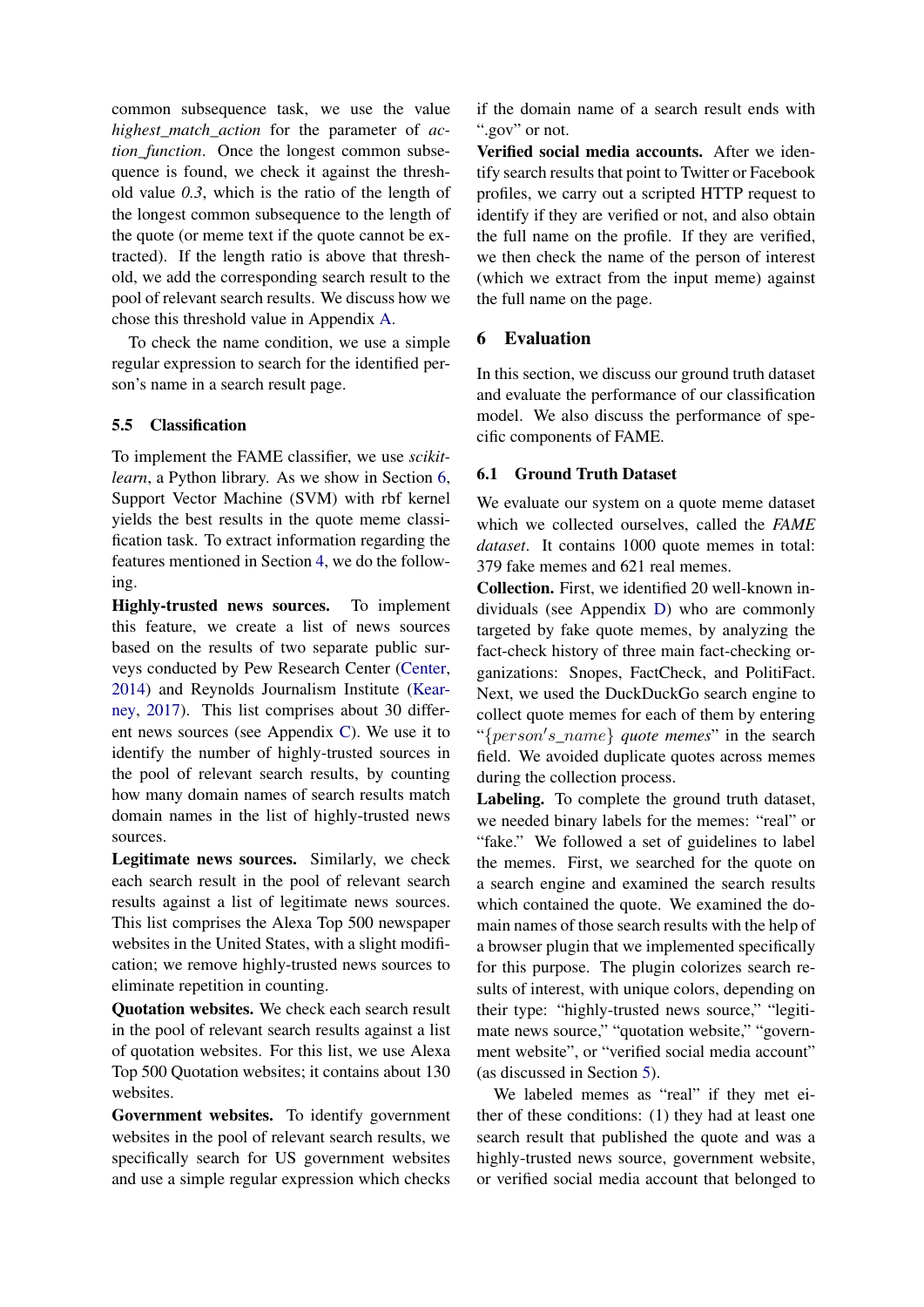<span id="page-6-0"></span>Table 1: Performance metrics of the classification model.

| Metric                      | Performance |  |
|-----------------------------|-------------|--|
| Accuracy                    | 85%         |  |
| True positive rate (recall) | 84%         |  |
| True negative rate          | 86%         |  |
| Precision                   | 79%         |  |
| F1 score                    | 81%         |  |
| False positive rate         | 14%         |  |
| False negative rate         | 16%         |  |

the identified person, or (2) they had at least two search results that published the quote and both of them were either a legitimate news source or quotation website. On the other hand, we labeled memes as "fake" if they met both of these conditions: (1) no search result, of the previously discussed types, published the quote, and (2) it did not appear credible that the words on the meme were uttered or written by the identified person on the meme. The second condition is necessary because we acknowledge that the absence of reliable sources in search results does not conclusively indicate that the quote is fake; search engines sometimes fail to retrieve sources.

#### 6.2 Classification Performance

Five-fold cross validation. To evaluate our model, we applied the cross-validation technique on the FAME dataset. It involves splitting the dataset into *n* parts. During each of *n* iterations, one part is left out for testing and the rest of the dataset is used for training. Overall metrics of the model can be evaluated by computing the average of metrics achieved during each iteration. We achieved the highest performance with SVM classifier with rbf kernel (see the performance of other classifiers in Appendix [B\)](#page-9-7). SVM with five-fold cross validation gives the results in Table [1;](#page-6-0) the FAME classifier achieves 84% true positive rate and 14% false positive rate. Besides these metrics, we also evaluate the time taken during the classification of a quote meme. When we run our system on a Docker container with 16 CPUs and Ubuntu installed on it, the average amount of time taken for classification is about 20 seconds, including data extraction and searching of a meme.

False positives. There are several reasons why our prototype model mistakenly classifies real quote memes as "fake." A common reason for false positives is OCR failure. When OCR drops or misspells a significant portion of the meme text, the

subsequent search engine query fails to retrieve sources based on that text. This reason is responsible for one-third of the false positives. We further discuss the performance of the OCR component in Section [6.3.](#page-7-1)

Another reason is that the lists we use to categorize sources do not—and presumably cannot include all reliable and legitimate sources of information. When our system cannot match the domain names of search results with its lists, it simply assumes a lack of sources for the quote. We owe another one-third of false positives to this reason.

False positives also arise as a result of failure of the search engine to retrieve sources. In those cases, the search engine becomes confused by either non-quote text or inadequate quality of extracted text, and therefore fails. This reason accounts for one-fifth of false positives. We also searched for those failed search queries on Google and found that in one-third of those cases, it managed to retrieve sources for the quote.

In very few cases, false positives arise as a result of mistakes in identification of the meme subject. Either face recognition or named-entity recognition may mistakenly identify some other person to be the subject. Such cases confuse the search engine and it fails to retrieve sources.

False negatives. Similarly, our system sometimes misclassifies fake quote memes as "real," for several reasons. The most common reason for false negatives is, for some fake quotes, search results contain common words just as many as to reach the threshold by chance. This happens especially when the quote is short and contains common English words. This accounts for one-fourth of false negatives.

Another common reason is that we fail to identify misattribution on some memes. Usually when a meme attributes Person A's words to Person B, sources for the quote will contain the name of Person A, not Person B. However, in some cases, sources contain both names: the real author and the falsely-attributed author. This accounts for one-fifth of false negatives.

Also, OCR sometimes drops words to an extent where only a few words from the quote remain. When we search for them, search results can easily contain some parts of those few words by chance. This in turn causes our system to reason that those search results are sources for the quote. This ac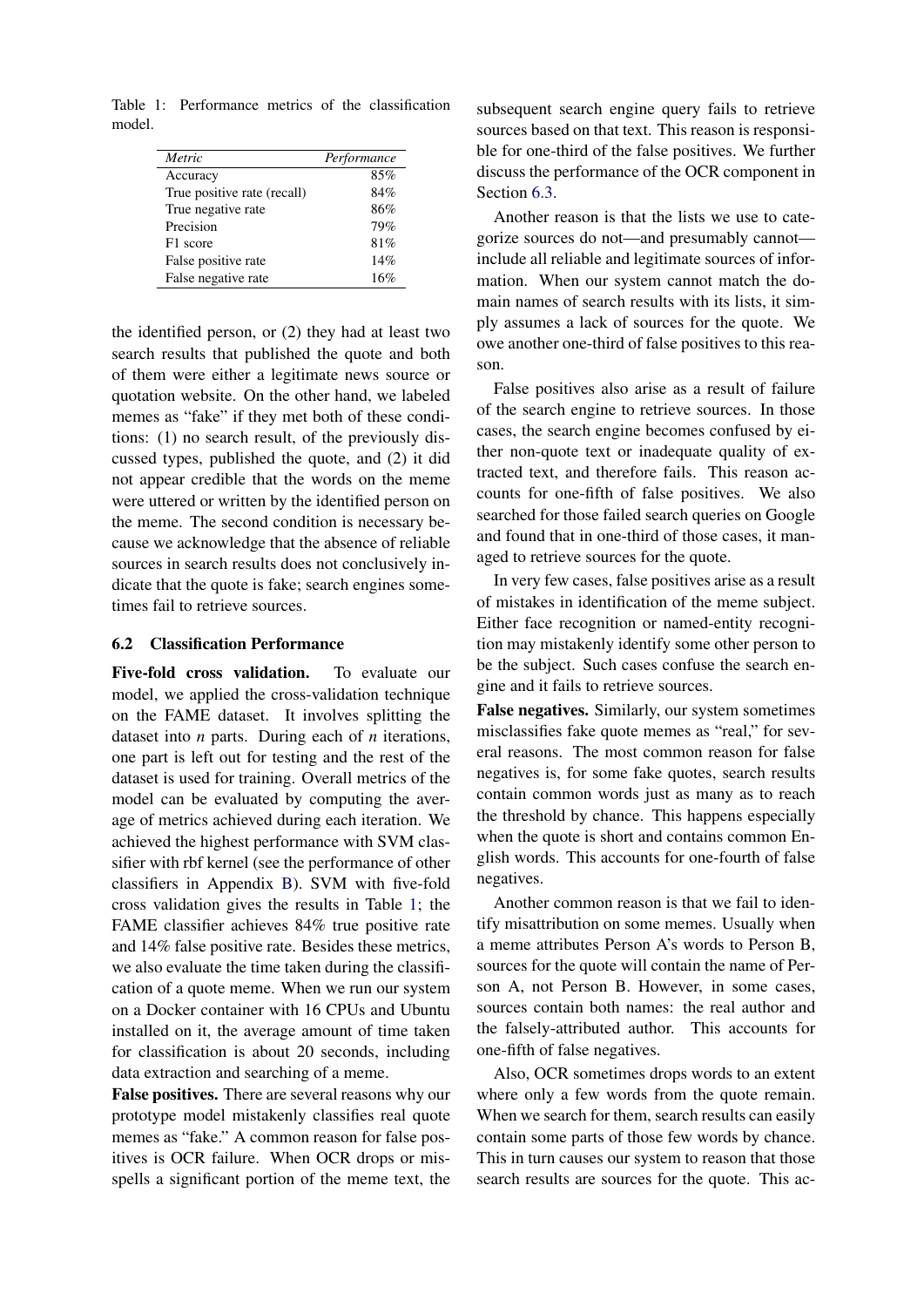counts for one-sixth of false negatives.

Some sources contain fake quotes, not for publishing, but instead for debunking purposes. Our system cannot distinguish such search results and sees them as sources for the quote. One-sixth of false negatives stem from this reason.

In a few cases, a wrong segment of text is extracted as the quote. Some memes contain quotes in a way that such quotes have some segments enclosed in double quotation marks (nested quotes). Those parts tend to be short, and when searched, some search results happen to have some words in common, in the same order. This accounts for one-tenth of false negatives.

#### <span id="page-7-1"></span>6.3 Performance of Specific Components

Text extraction API. We evaluate the performance of *OCR.Space* (a free OCR tool) on 621 real memes drawn from the FAME dataset. For 5% of real memes, search queries could not be formed because the extracted text did not contain a sentence with at least three words. In another 5% of real memes, the poor quality of extracted text caused the search engine to fail while retrieving sources for the quote; if text quality were good, the search engine would have succeeded in retrieving sources. *OCR.Space* extracted text well enough on 90% of real memes, which allowed the search engine to retrieve sources for them.

Face recognition. Bing image search correctly identified the person on 69% of all memes in our dataset. On less than 1% of all memes, it confused the person on the meme with someone else. It failed to give any result on 30% of memes.

Name recognition. *CoreNLP* NER identified the quote author's name from meme text on 57% of memes that failed face recognition—about 300 memes. It could not extract the author's name correctly from 3% of them. It could not extract any name from the text—either because the name did not exist or it was missed by NER—on 40% of them. A part of *CoreNLP*'s failure can be attributed to the failure of OCR earlier in the pipeline.

### <span id="page-7-0"></span>7 Concluding Discussion

We focused on a non-trivial problem and developed an approach to detect memes which contain misattributed or fabricated quotes. As we have demonstrated, meme classification is a hard task that involves many interconnected components,

each with its own limitations. In Section [6,](#page-5-0) we addressed those limitations in detail, and discussed how they contributed to FAME's false positive rate. Despite this, FAME's performance shows that our approach can be reliably adopted in practice. Its performance would be even better if we had access to a proprietary OCR tool, rather than the free one we used, and had extensive lists of reliable sources. This also applies to other components of FAME, including NLP and image recognition modules; proprietary tools would perform better and boost FAME's overall performance.

Search engines play a central role in our work: we used a search engine to query the sources of quotes and examine those sources for their reliability. We also searched for the names of people in sources to ensure that the quotes had not been misattributed. Search engines are neither perfect nor the only available tools; there are many other valuable resources and databases, some of which grant free access, while others charge fees. Occasionally during the labeling process, we could not find sources for a quote, using a search engine, and could not label it as "fake" because it did not seem unreasonable that the purported author said or wrote it. However, search engines give free and quick access to large numbers of online resources with a quick search; they are therefore commonly used and highly recommended by fact-checking organizations, for instance, AFP [\(AFP,](#page-8-19) [2011\)](#page-8-19), FactCheck [\(Jackson,](#page-8-20) [2008\)](#page-8-20) and PolitiFact [\(Holan,](#page-8-21) [2014\)](#page-8-21). Our work offers a framework for future research that might use other resources and databases for the identification of fake and real quotes.

Our work offers significant benefits to factchecking organizations that rely on manual factchecking processes by experts and cannot handle large numbers of quote memes daily. Our system will help to scale up their work. To further improve their output, they can also compile their own lists of sources that they rely on, instead of using the ones that we compiled for the FAME prototype. In addition to the time-related benefits of scaling up, our approach will also help to minimize potentially harmful content that human fact checkers will be exposed to, which will in turn reduce mental trauma, as mentioned in Section [2.3.](#page-2-1)

Finally, our approach can also be used by messaging apps and digital platforms that host quote memes. They can leverage our work to automati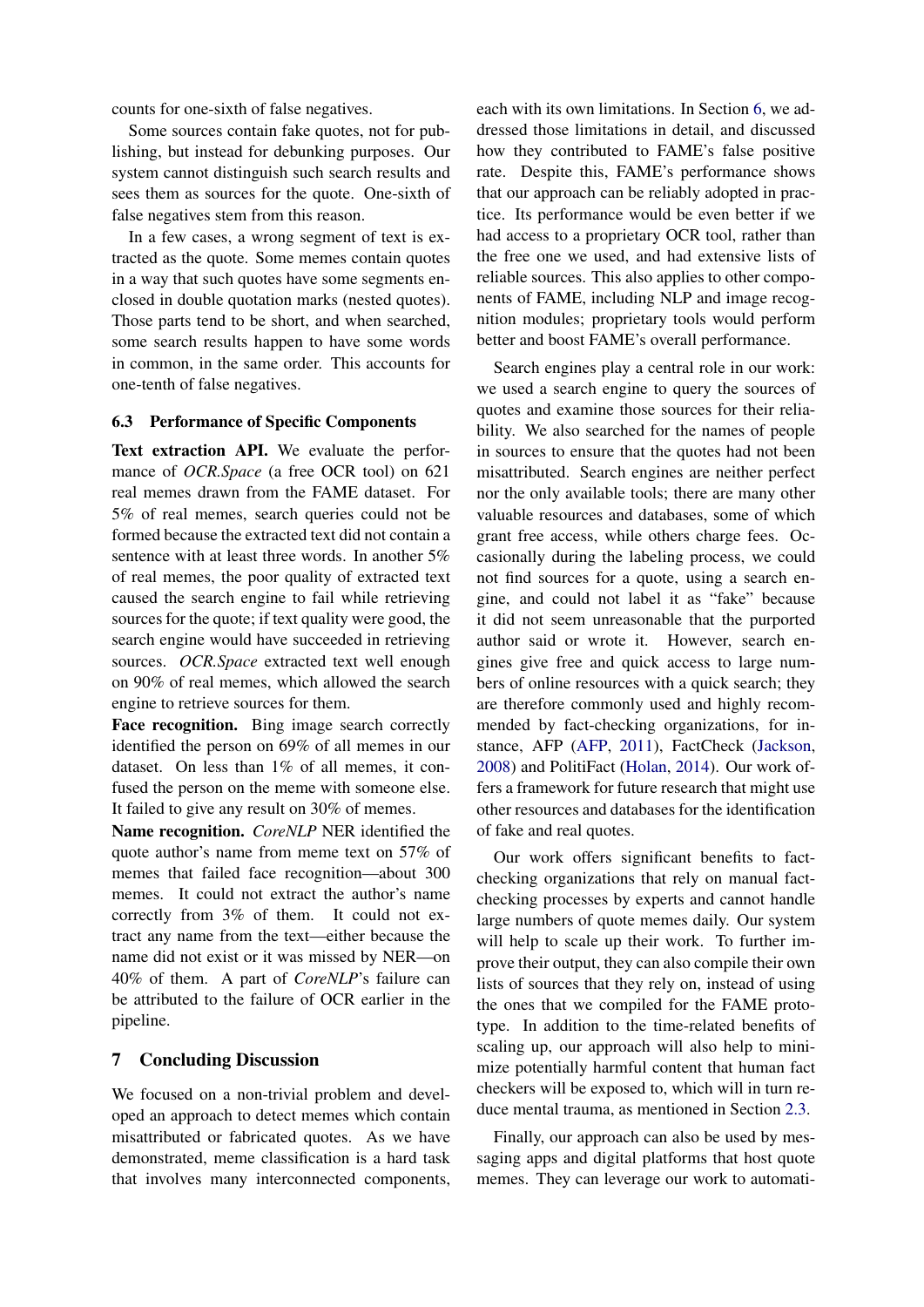cally detect fake and real quote memes—in a reasonable amount of processing time—uploaded to their platforms. This will help in *early* stemming of disinformation campaigns, towards making the Internet safer for everyone.

### Acknowledgments

We would like to thank the anonymous reviewers for their helpful comments. This work was supported by National Science Foundation under award numbers of CNS-1942610, CNS-2114407, and CNS-2127232.

### References

- <span id="page-8-19"></span>AFP. 2011. Fact-checking : how we work. [https://factcheck.afp.com/](https://factcheck.afp.com/fact-checking-how-we-work) [fact-checking-how-we-work](https://factcheck.afp.com/fact-checking-how-we-work).
- <span id="page-8-0"></span>Hunt Allcott and Matthew Gentzkow. 2017. Social media and fake news in the 2016 election. *Journal of Economic Perspectives*, 31(2):211–36.
- <span id="page-8-16"></span>Christian Bauckhage. 2011. Insights into internet memes. In *AAAI Conference on Weblogs and Social Media (ICWSM)*.
- <span id="page-8-17"></span>Pew Research Center. 2014. [Political polarization &](https://www.pewresearch.org/wp-content/uploads/sites/8/2014/10/Political-Polarization-and-Media-Habits-FINAL-REPORT-7-27-15.pdf) [media habits.](https://www.pewresearch.org/wp-content/uploads/sites/8/2014/10/Political-Polarization-and-Media-Habits-FINAL-REPORT-7-27-15.pdf)
- <span id="page-8-15"></span>Richard Dawkins. 1976. *The selfish gene*. Oxford University Press.
- <span id="page-8-14"></span>Gabriel Emile Hine, Jeremiah Onaolapo, Emiliano De Cristofaro, Nicolas Kourtellis, Ilias Leontiadis, Riginos Samaras, Gianluca Stringhini, and Jeremy Blackburn. 2017. Kek, cucks, and god emperor trump: A measurement study of 4chan's politically incorrect forum and its effects on the web. In *Eleventh International AAAI Conference on Web and Social Media*.
- <span id="page-8-21"></span>Angie Drobnic Holan. 2014. 7 steps to better fact-checking. [https://www.](https://www.politifact.com/article/2014/aug/20/7-steps-better-fact-checking/) [politifact.com/article/2014/aug/](https://www.politifact.com/article/2014/aug/20/7-steps-better-fact-checking/) [20/7-steps-better-fact-checking/](https://www.politifact.com/article/2014/aug/20/7-steps-better-fact-checking/).
- <span id="page-8-20"></span>Brooks Jackson. 2008. Obama Quote Rumors. [https://www.factcheck.org/2008/08/](https://www.factcheck.org/2008/08/obama-quote-rumors/) [obama-quote-rumors/](https://www.factcheck.org/2008/08/obama-quote-rumors/).
- <span id="page-8-8"></span>Zhiwei Jin, Juan Cao, Yongdong Zhang, and Jiebo Luo. 2016. News verification by exploiting conflicting social viewpoints in microblogs. In *Thirtieth AAAI Conference on Artificial Intelligence*.
- <span id="page-8-18"></span>Michael W. Kearney. 2017. [Trusting news project re](https://www.rjionline.org/reporthtml.html)[port.](https://www.rjionline.org/reporthtml.html)
- <span id="page-8-5"></span>Dave Lee. 2016. Facebook's fake news crisis deepens. [https://www.bbc.com/news/](https://www.bbc.com/news/technology-37983571) [technology-37983571](https://www.bbc.com/news/technology-37983571).
- <span id="page-8-10"></span>Yang Liu and Yi-Fang Brook Wu. 2018. Early detection of fake news on social media through propagation path classification with recurrent and convolutional networks. In *Thirty-Second AAAI Conference on Artificial Intelligence*.
- <span id="page-8-11"></span>Natali Ruchansky, Sungyong Seo, and Yan Liu. 2017. CSI: A hybrid deep model for fake news detection. In *Proceedings of the 2017 ACM on Conference on Information and Knowledge Management*.
- <span id="page-8-4"></span>Jacob Soll. 2016. The Long and Brutal History<br>of Fake News. https://www.politico. [https://www.politico.](https://www.politico.com/magazine/story/2016/12/fake-news-history-long-violent-214535/) [com/magazine/story/2016/12/](https://www.politico.com/magazine/story/2016/12/fake-news-history-long-violent-214535/) [fake-news-history-long-violent-214535/](https://www.politico.com/magazine/story/2016/12/fake-news-history-long-violent-214535/).
- <span id="page-8-6"></span>Eugenio Tacchini, Gabriele Ballarin, Marco L Della Vedova, Stefano Moret, and Luca de Alfaro. 2017. Some like it hoax: Automated fake news detection in social networks. *arXiv preprint arXiv:1704.07506*.
- <span id="page-8-7"></span>Sebastian Tschiatschek, Adish Singla, Manuel Gomez Rodriguez, Arpit Merchant, and Andreas Krause. 2018. Fake news detection in social networks via crowd signals. In *Companion of the The Web Conference 2018 on The Web Conference 2018*.
- <span id="page-8-9"></span>Svitlana Volkova, Kyle Shaffer, Jin Yea Jang, and Nathan Hodas. 2017. Separating facts from fiction: Linguistic models to classify suspicious and trusted news posts on twitter. In *Proceedings of the 55th Annual Meeting of the Association for Computational Linguistics (Volume 2: Short Papers)*.
- <span id="page-8-2"></span>Jane Wakefield. 2018. Cambridge Analytica: Can targeted online ads really change a voter's behaviour? [https://www.bbc.com/news/](https://www.bbc.com/news/technology-43489408) [technology-43489408](https://www.bbc.com/news/technology-43489408).
- <span id="page-8-12"></span>Yaqing Wang, Fenglong Ma, Zhiwei Jin, Ye Yuan, Guangxu Xun, Kishlay Jha, Lu Su, and Jing Gao. 2018. EANN: Event adversarial neural networks for multi-modal fake news detection. In *Proceedings of the 24th ACM SIGKDD International Conference on Knowledge Discovery & Data Mining*.
- <span id="page-8-13"></span>Yang Yang, Lei Zheng, Jiawei Zhang, Qingcai Cui, Zhoujun Li, and Philip S Yu. 2018. Ti-cnn: Convolutional neural networks for fake news detection. *arXiv preprint arXiv:1806.00749*.
- <span id="page-8-1"></span>Savvas Zannettou, Barry Bradlyn, Emiliano De Cristofaro, Gianluca Stringhini, and Jeremy Blackburn. 2019a. Characterizing the use of images by statesponsored troll accounts on twitter. *arXiv preprint arXiv:1901.05997*.
- <span id="page-8-3"></span>Savvas Zannettou, Tristan Caulfield, Jeremy Blackburn, Emiliano De Cristofaro, Michael Sirivianos, Gianluca Stringhini, and Guillermo Suarez-Tangil. 2018. On the origins of memes by means of fringe web communities. In *Proceedings of the Internet Measurement Conference 2018*.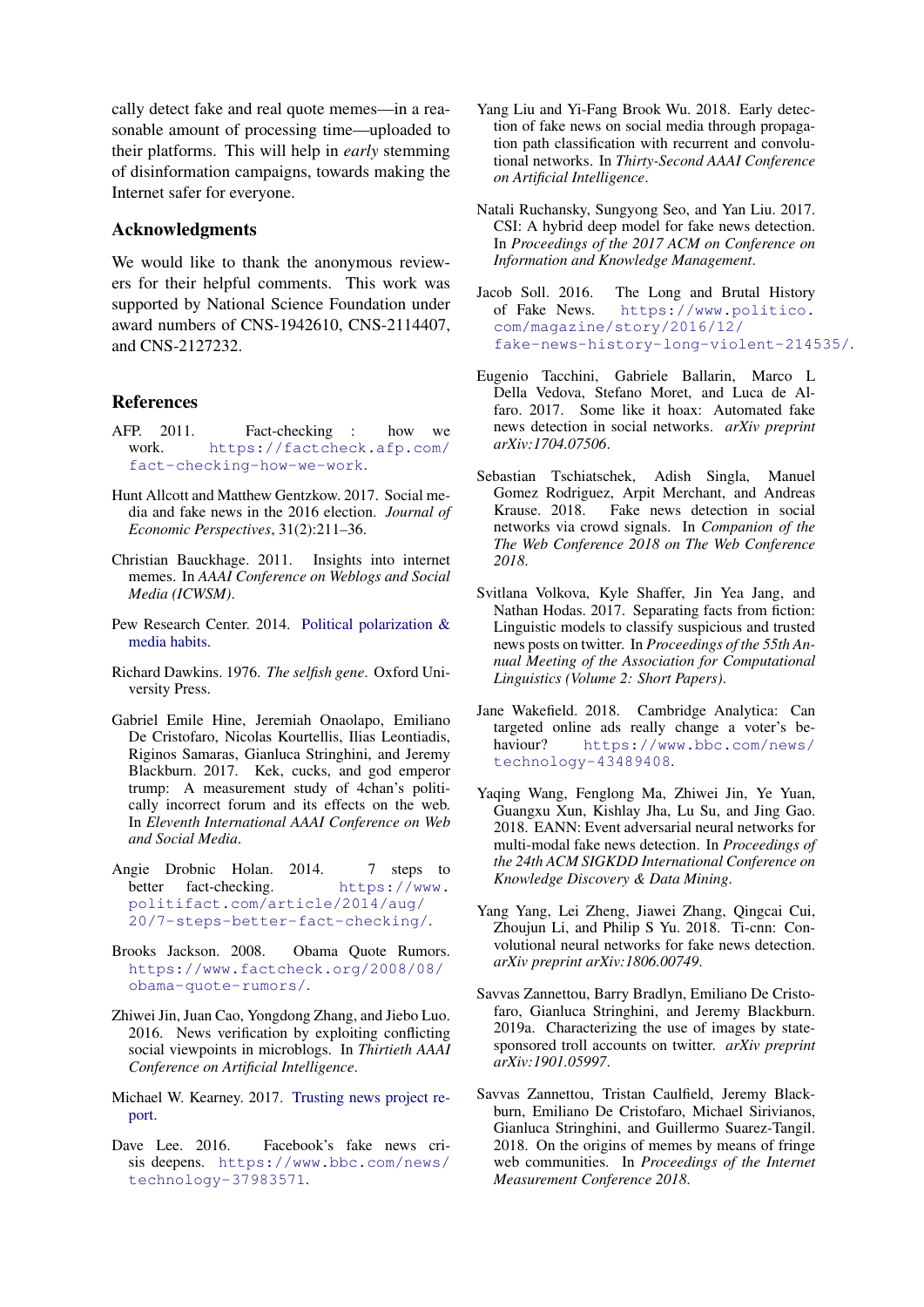- <span id="page-9-3"></span>Savvas Zannettou, Tristan Caulfield, Emiliano De Cristofaro, Nicolas Kourtelis, Ilias Leontiadis, Michael Sirivianos, Gianluca Stringhini, and Jeremy Blackburn. 2017. The web centipede: understanding how web communities influence each other through the lens of mainstream and alternative news sources. In *ACM Internet Measurement Conference (IMC)*.
- <span id="page-9-2"></span>Savvas Zannettou, Michael Sirivianos, Jeremy Blackburn, and Nicolas Kourtellis. 2019b. [The web](https://doi.org/10.1145/3309699) [of false information: Rumors, fake news, hoaxes,](https://doi.org/10.1145/3309699) [clickbait, and various other shenanigans.](https://doi.org/10.1145/3309699) *J. Data and Information Quality*, 11(3).
- <span id="page-9-4"></span>Jiawei Zhang, Limeng Cui, Yanjie Fu, and Fisher B Gouza. 2018. Fake news detection with deep diffusive network model. *arXiv preprint arXiv:1805.08751*.
- <span id="page-9-1"></span>Xing Zhou, Juan Cao, Zhiwei Jin, Fei Xie, Yu Su, Dafeng Chu, Xuehui Cao, and Junqiang Zhang. 2015. Real-time news certification system on sina weibo. In *Proceedings of the 24th International Conference on World Wide Web*, WWW '15 Companion.
- <span id="page-9-0"></span>Xinyi Zhou and Reza Zafarani. 2018. Fake news: A survey of research, detection methods, and opportunities. *arXiv preprint arXiv:1812.00315*.

#### <span id="page-9-5"></span>A Setting Thresholds and Parameters

Length ratio threshold. This threshold determines if a search result meets the quote condition; it checks if a search result published the quote. We tried multiple values—between 0.25 and 0.5—for this threshold and picked 0.3 which ensures the best balance between precision and recall.<sup>[3](#page-9-8)</sup> It also yields high accuracy. Table [2](#page-9-9) shows changes in performance metrics relative to the performance achieved by the baseline value (0.3).

<span id="page-9-9"></span>Table 2: Changes in performance metrics relative to the performance achieved by the baseline length ratio threshold (LRT). The baseline LRT is in boldface.

| LRT  | Accuracy | Recall | Precision | F1 score |
|------|----------|--------|-----------|----------|
| 0.25 | $-3\%$   | $-12%$ | $0\%$     | $-6\%$   |
| 0.30 | 85%      | 84%    | 79%       | 81%      |
| 0.35 | $-1\%$   | $+3\%$ | $-3\%$    | $0\%$    |
| 0.40 | $-1\%$   | $+5\%$ | $-5\%$    | $0\%$    |
| 0.45 | $-2\%$   | $+8\%$ | $-7%$     | $-1\%$   |
| 0.50 | $-4%$    | $+8\%$ | $-10%$    | $-2\%$   |

Optimal query length. During the labeling process, we observed that it suffices to use the first 20 words (approximately) of the quote to search

<span id="page-9-8"></span><sup>3</sup>Recall is also known as the true positive rate.

for its sources. Therefore, we tried multiple values around that length—15, 20, and 25 words and decided on 20 words: using 20 words resulted in 1% better recall than 15 words, and 1% better recall and precision than 25 words.

Window size. This parameter comes into play when we want to limit the distance between found words in search results to ensure that those found words are adjacent. Initially, we set the window size to twice the length of the quote. However, we achieved better performance—2% better recall when we set it equal to the length of the quote.

#### <span id="page-9-7"></span>B Comparison with other classifiers

We also compare our classification algorithm, SVM with rbf kernel, with other algorithms. As Table [3](#page-9-10) shows, other classification algorithms also performed well and some surpassed our classification algorithm in some metrics. Nonetheless, we chose SVM with rbf kernel to create a balance between precision and recall, and at the same time achieve the highest accuracy and F1 score.

<span id="page-9-10"></span>Table 3: Performance of other classification algorithms compared to our choice. Our choice is in boldface.

|                      | Accuracy | Recall | Precision | F1  |
|----------------------|----------|--------|-----------|-----|
| SVM (rbf)            | $85\%$   | 84%    | 79%       | 81% |
| SVM (linear)         | 82%      | 89%    | 71%       | 79% |
| <b>Random Forest</b> | 84%      | 84%    | $77\%$    | 80% |
| $KNN-3$              | 82%      | 88%    | 71%       | 79% |
| Adaboost             | 84%      | 85%    | 76%       | 81% |

#### <span id="page-9-6"></span>C Highly-trusted Sources

- ABC News
- Associated Press
- BBC
- Bloomberg
- CBS News
- CNN
- Dallas News
- Fox News
- Google News
- Los Angeles Times
- MSNBC
- NBC News
- NPR
- PBS